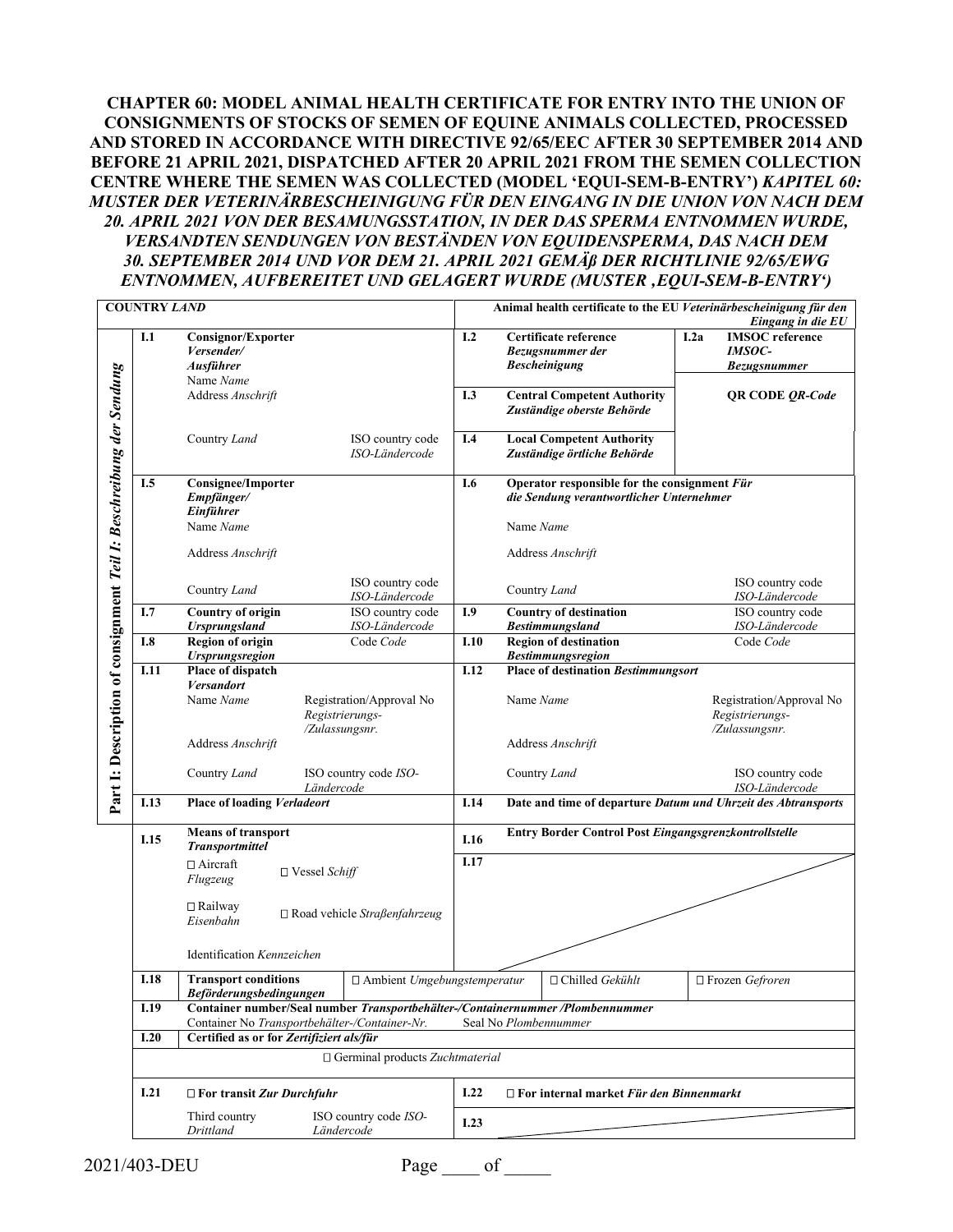| 1.24       | der Packstücke | <b>Total number of packages Gesamtzahl</b>                                                                                                                   | I.25 | <b>Total quantity Gesamtmenge</b>                   |           | I.26                                                 |           |
|------------|----------------|--------------------------------------------------------------------------------------------------------------------------------------------------------------|------|-----------------------------------------------------|-----------|------------------------------------------------------|-----------|
| I.27       |                | <b>Description of consignment</b>                                                                                                                            |      |                                                     |           |                                                      |           |
| CN code    | <b>Species</b> | Subspecies/Category                                                                                                                                          |      |                                                     |           | Identification number                                | Quantity  |
| KN-Code    | Art            | Unterart/Kategorie                                                                                                                                           |      |                                                     |           | Identifikationsnummer                                | Menge     |
| Type $Art$ |                | Approval or registration<br>number of<br>plant/establishment/centre<br>Registrierungs-<br>/Zulassungsnummer der<br>Anlage / des Betriebs/<br>Zentrums/Depots |      | Identification<br>mark<br>Identitätskennz<br>eichen | Datum der | Date of collection/production<br>Gewinnung/Erzeugung | Test Test |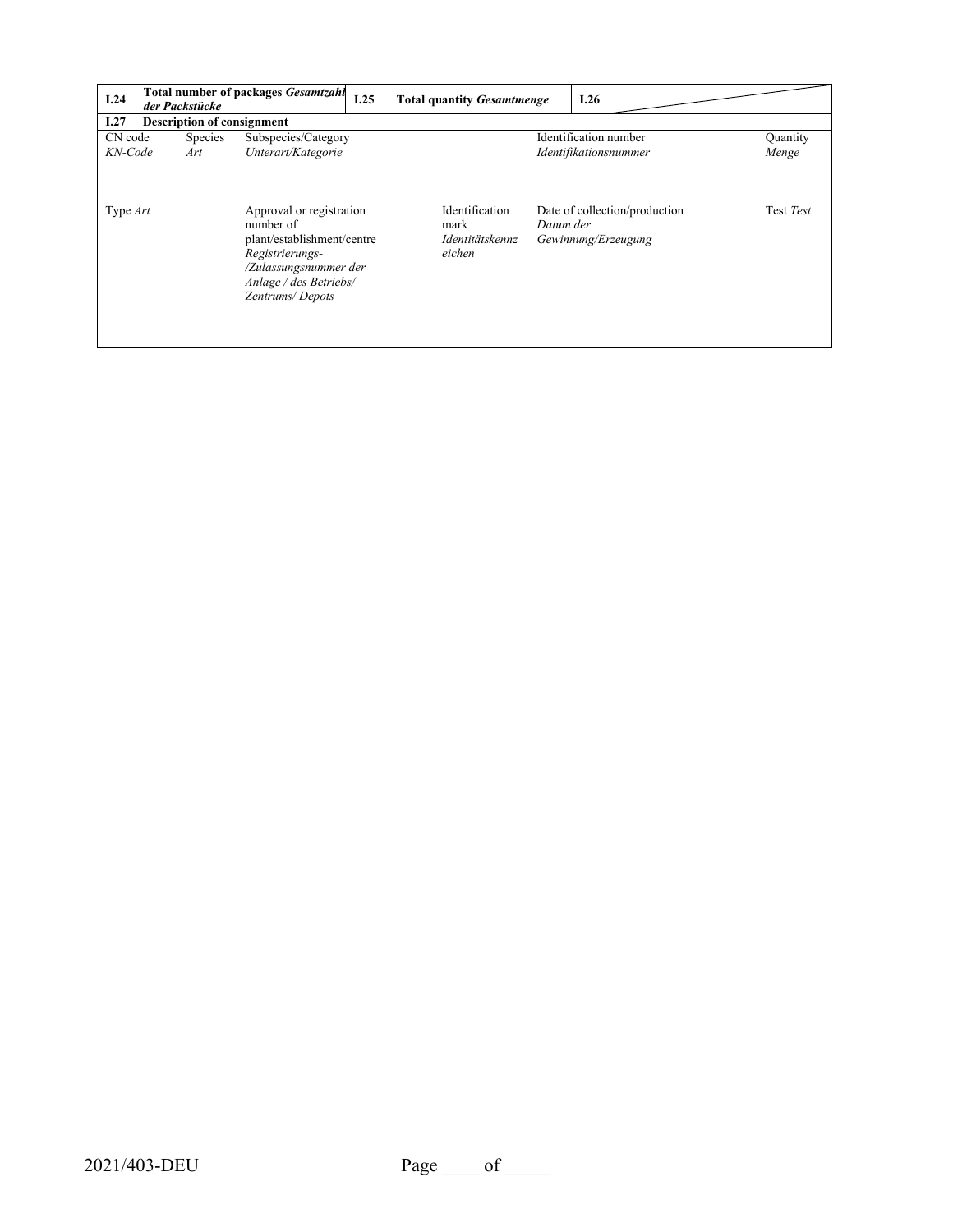**COUNTRY** *LAND* **Certificate model** *Muster der Bescheinigung* **EQUI-SEM-B-ENTRY**

|                                               |                                                                                                                                      | II. Health information Gesundheitsinformationen                                                                                                                                                                                                                                                                                                                                                                                                                                                                                                                                                                                                                                               | II.a                                                                                                                                                                                               | Certificate reference<br>Bezugsnummer der<br><b>Bescheinigung</b>           | II.b | <b>IMSOC</b> reference IMSOC-<br><b>Bezugsnummer</b>                                                                                                                                                                                                                            |  |  |  |  |  |
|-----------------------------------------------|--------------------------------------------------------------------------------------------------------------------------------------|-----------------------------------------------------------------------------------------------------------------------------------------------------------------------------------------------------------------------------------------------------------------------------------------------------------------------------------------------------------------------------------------------------------------------------------------------------------------------------------------------------------------------------------------------------------------------------------------------------------------------------------------------------------------------------------------------|----------------------------------------------------------------------------------------------------------------------------------------------------------------------------------------------------|-----------------------------------------------------------------------------|------|---------------------------------------------------------------------------------------------------------------------------------------------------------------------------------------------------------------------------------------------------------------------------------|--|--|--|--|--|
|                                               | I, the undersigned, official veterinarian, of the exporting country <sup>(1)</sup> the United States of America hereby certify that: |                                                                                                                                                                                                                                                                                                                                                                                                                                                                                                                                                                                                                                                                                               |                                                                                                                                                                                                    |                                                                             |      |                                                                                                                                                                                                                                                                                 |  |  |  |  |  |
|                                               |                                                                                                                                      | Der unterzeichnete amtliche Tierarzt/Die unterzeichnete amtliche Tierärztin des Ausfuhrlandes <sup>(1)</sup> the United States                                                                                                                                                                                                                                                                                                                                                                                                                                                                                                                                                                |                                                                                                                                                                                                    |                                                                             |      |                                                                                                                                                                                                                                                                                 |  |  |  |  |  |
|                                               | of America bescheinigt hiermit Folgendes:                                                                                            |                                                                                                                                                                                                                                                                                                                                                                                                                                                                                                                                                                                                                                                                                               |                                                                                                                                                                                                    |                                                                             |      |                                                                                                                                                                                                                                                                                 |  |  |  |  |  |
|                                               | II.1.<br>II.1.                                                                                                                       | The semen collection centre <sup>(2)</sup> , in which the semen described in Part I was collected, processed and<br>stored for export to the Union was approved and supervised by the competent authority in accordance<br>with the conditions of Chapters I(I)(1) and I(II)(1) of Annex D to Directive 92/65/EEC(3);<br>Die Besamungsstation <sup>(2)</sup> , in das in Teil I bezeichnete Sperma zur Ausfuhr in die Europäische Union<br>entnommen, aufbereitet und gelagert wurde, war von der zuständigen Behörde zugelassen und von<br>dieser überwacht, wie in Anhang D Kapitel I Abschnitt I Nummer 1 und Abschnitt II Nummer 1 der<br>Richtlinie 92/65/EWG <sup>(3)</sup> festgelegt. |                                                                                                                                                                                                    |                                                                             |      |                                                                                                                                                                                                                                                                                 |  |  |  |  |  |
|                                               | II.2.                                                                                                                                | During the period commencing 30 days prior to the date of first collection of the semen described in Part<br>I until the date the fresh or chilled semen was dispatched or until the 30 days storage period for frozen<br>semen elapsed, the semen collection centre:                                                                                                                                                                                                                                                                                                                                                                                                                         |                                                                                                                                                                                                    |                                                                             |      |                                                                                                                                                                                                                                                                                 |  |  |  |  |  |
|                                               | II.2.                                                                                                                                | Während eines Zeitraums ab 30 Tage vor dem Datum der ersten Entnahme des in Teil I bezeichneten<br>Spermas und bis zu dem Datum, an dem das frische oder gekühlte Sperma versendet wurde, bzw. bis<br>zum Ablauf des 30-tägigen Lagerzeitraums für tiefgefrorenes Sperma erfüllte die Besamungsstation<br>folgende Anforderungen:                                                                                                                                                                                                                                                                                                                                                             |                                                                                                                                                                                                    |                                                                             |      |                                                                                                                                                                                                                                                                                 |  |  |  |  |  |
| Part II: Certification Teil II: Bescheinigung |                                                                                                                                      | II.2.1. was situated in the exporting country or, in the case of regionalisation according to Article 13 of<br>Directive $2009/156/EC^{(4)}$ , in that part of the territory of the exporting country which was:<br>not considered to be infected with African horse sickness in accordance with Article 5(2)(a)and (b)                                                                                                                                                                                                                                                                                                                                                                       |                                                                                                                                                                                                    |                                                                             |      |                                                                                                                                                                                                                                                                                 |  |  |  |  |  |
|                                               |                                                                                                                                      | of Directive 2009/156/EC,                                                                                                                                                                                                                                                                                                                                                                                                                                                                                                                                                                                                                                                                     |                                                                                                                                                                                                    |                                                                             |      |                                                                                                                                                                                                                                                                                 |  |  |  |  |  |
|                                               |                                                                                                                                      | free from Venezuelan equine encephalomyelitis for a period of at least 2 years,<br>free from glanders and dourine for a period of at least 6 months;                                                                                                                                                                                                                                                                                                                                                                                                                                                                                                                                          |                                                                                                                                                                                                    |                                                                             |      |                                                                                                                                                                                                                                                                                 |  |  |  |  |  |
|                                               |                                                                                                                                      | $\qquad \qquad -$                                                                                                                                                                                                                                                                                                                                                                                                                                                                                                                                                                                                                                                                             | II.2.1. Sie befand sich im Ausfuhrland bzw. im Fall einer Regionalisierung gemäß Artikel 13 der<br>Richtlinie 2009/156/EG <sup>(4)</sup> in dem Teil des Hoheitsgebiets des Ausfuhrlandes, das/der |                                                                             |      |                                                                                                                                                                                                                                                                                 |  |  |  |  |  |
|                                               |                                                                                                                                      | Richtlinie 2009/156/EG galt,                                                                                                                                                                                                                                                                                                                                                                                                                                                                                                                                                                                                                                                                  | als nicht von Afrikanischer Pferdepest befallen gemäß Artikel 5 Absatz 2 Buchstaben a und b der                                                                                                    |                                                                             |      |                                                                                                                                                                                                                                                                                 |  |  |  |  |  |
|                                               |                                                                                                                                      |                                                                                                                                                                                                                                                                                                                                                                                                                                                                                                                                                                                                                                                                                               | seit mindestens zwei Jahren frei von Venezolanischer Pferdeenzephalomyelitis war,                                                                                                                  |                                                                             |      |                                                                                                                                                                                                                                                                                 |  |  |  |  |  |
|                                               |                                                                                                                                      |                                                                                                                                                                                                                                                                                                                                                                                                                                                                                                                                                                                                                                                                                               | seit mindestens 6 Monaten frei von Rotz und Beschälseuche war;                                                                                                                                     |                                                                             |      |                                                                                                                                                                                                                                                                                 |  |  |  |  |  |
|                                               |                                                                                                                                      | II.2.2. fulfilled the conditions for a holding laid down in Article 4(5) of Directive 2009/156/EC and in<br>particular:                                                                                                                                                                                                                                                                                                                                                                                                                                                                                                                                                                       |                                                                                                                                                                                                    |                                                                             |      |                                                                                                                                                                                                                                                                                 |  |  |  |  |  |
|                                               |                                                                                                                                      | <sup>(5)</sup> either [II.2.2.1. following a case of a disease mentioned below not all the animals of species susceptible to                                                                                                                                                                                                                                                                                                                                                                                                                                                                                                                                                                  |                                                                                                                                                                                                    |                                                                             |      | that disease located in the holding were slaughtered or killed and the holding has been free:                                                                                                                                                                                   |  |  |  |  |  |
|                                               |                                                                                                                                      |                                                                                                                                                                                                                                                                                                                                                                                                                                                                                                                                                                                                                                                                                               |                                                                                                                                                                                                    | on the day on which the equidae suffering from the disease are slaughtered, |      | from any type of equine encephalomyelitis for a period of at least 6 months, beginning                                                                                                                                                                                          |  |  |  |  |  |
|                                               |                                                                                                                                      | from each of the remaining animals,                                                                                                                                                                                                                                                                                                                                                                                                                                                                                                                                                                                                                                                           |                                                                                                                                                                                                    |                                                                             |      | from equine infectious anaemia (EIA) for at least the period required to obtain a negative<br>result in an agar gel immunodiffusion test (AGID or Coggins test) carried out on samples<br>taken after the infected animals were slaughtered on two occasions three months apart |  |  |  |  |  |
|                                               |                                                                                                                                      | case,                                                                                                                                                                                                                                                                                                                                                                                                                                                                                                                                                                                                                                                                                         |                                                                                                                                                                                                    |                                                                             |      | from vesicular stomatitis (VS) for a period of at least 6 months from the last recorded                                                                                                                                                                                         |  |  |  |  |  |
|                                               |                                                                                                                                      |                                                                                                                                                                                                                                                                                                                                                                                                                                                                                                                                                                                                                                                                                               |                                                                                                                                                                                                    | from rabies for a period of at least one month from the last recorded case, |      |                                                                                                                                                                                                                                                                                 |  |  |  |  |  |
|                                               |                                                                                                                                      |                                                                                                                                                                                                                                                                                                                                                                                                                                                                                                                                                                                                                                                                                               |                                                                                                                                                                                                    | from anthrax for a period of at least 15 days from the last recorded case,] |      |                                                                                                                                                                                                                                                                                 |  |  |  |  |  |
|                                               | $^{(5)}$ or                                                                                                                          | [II.2.2.1. following a case of a disease mentioned below all the animals of species susceptible to that                                                                                                                                                                                                                                                                                                                                                                                                                                                                                                                                                                                       |                                                                                                                                                                                                    |                                                                             |      | disease located in the holding have been slaughtered or killed and the premises disinfected,<br>and the holding was free for a period of at least 30 days from any type of equine                                                                                               |  |  |  |  |  |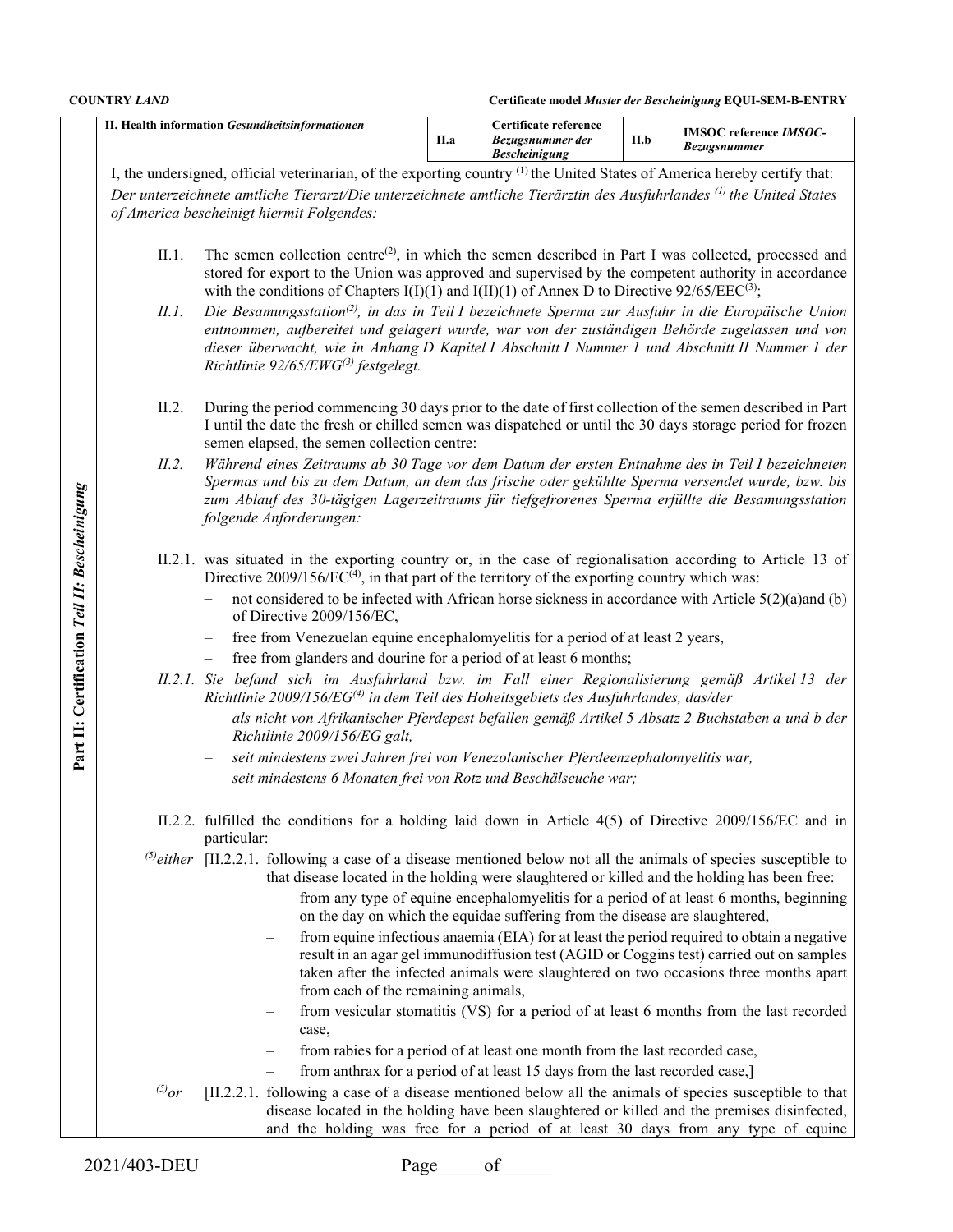|                    | encephalomyelitis, equine infectious anaemia, vesicular stomatitis and rabies or 15 days in the<br>case of anthrax, beginning on the day on which following the destruction of the animals the<br>disinfection of the premises was satisfactorily completed;                                                                                                                                                                                                                                                                                                                                                          |
|--------------------|-----------------------------------------------------------------------------------------------------------------------------------------------------------------------------------------------------------------------------------------------------------------------------------------------------------------------------------------------------------------------------------------------------------------------------------------------------------------------------------------------------------------------------------------------------------------------------------------------------------------------|
|                    | II.2.2. Sie entsprach den in Artikel 4 Absatz 5 der Richtlinie 2009/156/EG festgelegten Anforderungen an einen<br>Haltungsbetrieb; insbesondere                                                                                                                                                                                                                                                                                                                                                                                                                                                                       |
| $^{(5)}$ Entweder: | [II.2.2.1. wurden nach einem Fall einer der nachstehenden Krankheiten nicht alle in dem<br>Haltungsbetrieb eingestellten Tiere der für die Krankheit empfänglichen Arten geschlachtet<br>bzw. getötet, und der Haltungsbetrieb war frei von                                                                                                                                                                                                                                                                                                                                                                           |
|                    | allen Formen von Pferdeenzephalomyelitis während eines Zeitraums von mindestens<br>6 Monaten ab dem Tag, an dem die von der Krankheit befallenen Equiden geschlachtet<br>wurden,                                                                                                                                                                                                                                                                                                                                                                                                                                      |
|                    | Ansteckender Blutarmut der Einhufer (EIA) während mindestens des Zeitraums, der<br>nötig war, um mit negativem Befund einen Agargel-Immundiffusionstest (AGID- oder<br>Coggins-Test) anhand von zwei Proben durchzuführen, die nach der Schlachtung der<br>infizierten Tiere im Abstand von 3 Monaten allen noch verbleibenden Tieren entnommen<br>wurden,                                                                                                                                                                                                                                                            |
|                    | Stomatitis vesicularis (VS) während eines Zeitraums von mindestens 6 Monaten,<br>gerechnet ab dem letzten festgestellten Fall,                                                                                                                                                                                                                                                                                                                                                                                                                                                                                        |
|                    | Tollwut während eines Zeitraums von mindestens einem Monat, gerechnet ab dem letzten<br>festgestellten Fall,                                                                                                                                                                                                                                                                                                                                                                                                                                                                                                          |
|                    | Milzbrand während eines Zeitraums von mindestens 15 Tagen, gerechnet ab dem letzten<br>festgestellten Fall;]                                                                                                                                                                                                                                                                                                                                                                                                                                                                                                          |
| $^{(5)}Oder$ :     | [II.2.2.1. wurden nach einem Fall einer der nachstehenden Krankheiten alle im<br>Haltungsbetrieb eingestellten Tiere der für die Krankheit empfänglichen Arten geschlachtet<br>bzw. getötet und die Räumlichkeiten desinfiziert, und der Haltungsbetrieb war mindestens<br>30 Tage lang frei von allen Formen von Pferdeenzephalomyelitis, Ansteckender Blutarmut der<br>Einhufer, Stomatitis vesicularis und Tollwut bzw. 15 Tage lang frei von Milzbrand, gerechnet<br>ab dem Tag, an dem nach der Keulung der Tiere die Desinfektion der Räumlichkeiten in<br>zufriedenstellender Weise abgeschlossen worden war.] |
|                    | II.2.3. contained only equidae which were free of clinical signs of equine viral arteritis and contagious equine<br>metritis,                                                                                                                                                                                                                                                                                                                                                                                                                                                                                         |
|                    | II.2.3. In der Besamungsstation befanden sich ausschließlich Equiden, die keine klinischen Anzeichen der<br>equinen viralen Arteritis und der Ansteckenden Pferdemetritis aufwiesen.                                                                                                                                                                                                                                                                                                                                                                                                                                  |
| II.3.              | Prior to entering the semen collection centre the donor stallions and any other equidae located in the                                                                                                                                                                                                                                                                                                                                                                                                                                                                                                                |
| II.3.              | Vor ihrer Einstellung in die Besamungsstation erfüllten die Spenderhengste und alle anderen in der<br>Station befindlichen Equiden folgende Bedingungen:                                                                                                                                                                                                                                                                                                                                                                                                                                                              |
|                    | II.3.1. were continuously resident for a period of three months (or since entry if they were directly imported<br>from a Member State of the Union during the three months period) in the exporting country or, in the<br>case of regionalisation in accordance with Article 13 of Directive 2009/156/EC, in that part of the<br>territory of the exporting country which was during that period:                                                                                                                                                                                                                     |
|                    | not considered to be infected with African horse sickness in accordance with Article 5(2)(a) and (b)<br>of Directive 2009/156/EC,                                                                                                                                                                                                                                                                                                                                                                                                                                                                                     |
|                    | free from Venezuelan equine encephalomyelitis for a period of at least 2 years,                                                                                                                                                                                                                                                                                                                                                                                                                                                                                                                                       |
|                    | free from glanders and dourine for a period of at least 6 months;                                                                                                                                                                                                                                                                                                                                                                                                                                                                                                                                                     |
|                    | II.3.1. Sie wurden ununterbrochen drei Monate lang (oder, falls sie während eines Zeitraums von drei Monaten<br>direkt aus einem Mitgliedstaat der Union eingeführt wurden, seit ihrem Eingang) in dem Ausfuhrland<br>bzw. im Fall einer Regionalisierung gemäß Artikel 13 der Richtlinie 2009/156/EG in dem Teil des<br>Hoheitsgebiets des Ausfuhrlandes gehalten, das/der in dem genannten Zeitraum                                                                                                                                                                                                                 |
|                    |                                                                                                                                                                                                                                                                                                                                                                                                                                                                                                                                                                                                                       |

2021/403-DEU Page of Page of 2021/403-DEU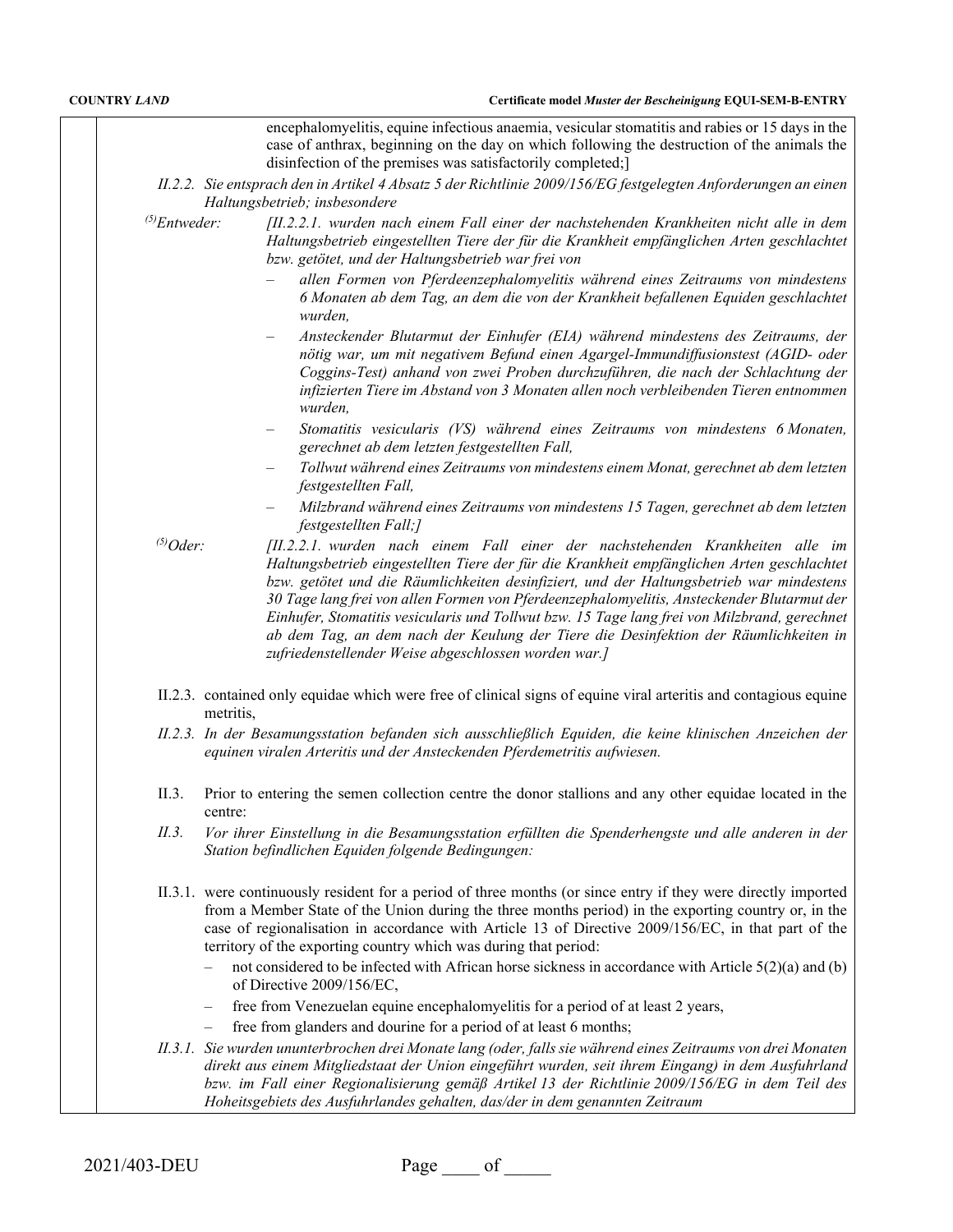|             | seit mindestens zwei Jahren frei von Venezolanischer Pferdeenzephalomyelitis war,<br>seit mindestens 6 Monaten frei von Rotz und Beschälseuche war;                                                                                                                                                                                     |
|-------------|-----------------------------------------------------------------------------------------------------------------------------------------------------------------------------------------------------------------------------------------------------------------------------------------------------------------------------------------|
|             | (s) either [II.3.2. originated from the country of export which was on the day of admission into the centre free from<br>vesicular stomatitis (VS) for a period of at least 6 months,                                                                                                                                                   |
| $^{(5)}$ or | [II.3.2. were subjected to a virus neutralisation test for vesicular stomatitis (VS) carried out with a negative<br>result at a serum dilution of 1 in 32 or a VS ELISA carried out with a negative result in accordance with<br>the relevant Chapter of the Manual of Diagnostic Tests and Vaccines for Terrestrial Animals of the OIE |

on a blood sample taken<sup>(6)</sup> within 14 days prior to entering the centre;] *(5)Entweder: [II.3.2. sie stammten aus einem Ausfuhrland, das am Tag der Einstellung der Tiere in die Station seit mindestens 6 Monaten frei von Stomatitis vesicularis (VS) war.]*

*‒ als nicht von Afrikanischer Pferdepest befallen gemäß Artikel 5 Absatz 2 Buchstaben a und b der* 

*(5)Oder: [II.3.2. sie wurden mit negativem Befund einem Virusneutralisationstest auf Stomatitis vesicularis (VS) bei einer Serumverdünnung von 1:32 oder mit negativem Befund einem VS-ELISA-Test unterzogen, durchgeführt gemäß dem einschlägigen Kapitel der Normenempfehlungen zu Untersuchungsmethoden und Vakzinen für Landtiere (Manual of Diagnostic Tests and Vaccines for Terrestrial Animals) der OIE, anhand einer innerhalb von 14 Tagen vor der Einstellung der Tiere in die Station entnommenen Blutprobe(6).]*

- II.3.3. originated from holdings which on the day of admission onto the centre fulfilled the requirements of point II.2.2.;
- *II.3.3. sie stammten aus Haltungsbetrieben, die am Tag der Einstellung in die Station die Anforderungen gemäß Nummer II.2.2. erfüllten.*
- II.4. The semen described in Part I was collected from donor stallions which:

*Richtlinie 2009/156/EG galt,*

- *II.4. Das in Teil I bezeichnete Sperma wurde Spenderhengsten entnommen, die folgende Anforderungen erfüllten:*
- II.4.1. did not show any clinical sign of an infectious or contagious disease at the time of admission onto the semen collection centre and on the day the semen was collected;
- *II.4.1. Sie wiesen bei der Einstellung in die Besamungsstation und am Tag der Entnahme des Spermas keine klinischen Anzeichen einer infektiösen oder kontagiösen Seuche auf.*
- II.4.2. were kept for a period of at least 30 days prior to the date of semen collection in holdings where no equine animal has shown any clinical sign of equine viral arteritis or contagious equine metritis during that period;
- *II.4.2. Sie wurden mindestens in den 30 Tagen vor der Entnahme des Sperams in Haltungsbetrieben gehalten, in denen während dieses Zeitraums keiner der Equiden klinische Anzeichen der Equinen Viralen Arteritis oder der Ansteckenden Metritis des Pferdes aufwies.*
- II.4.3. were not used for natural mating during a period of at least 30 days prior to the date of first semen collection and between the dates of the first sample referred to in points II.4.5.1., II.4.5.2. and/or II.4.5.3. and until the end of the collection period;
- *II.4.3. Sie wurden mindestens 30 Tage vor dem Datum der ersten Spermaentnahme sowie zwischen dem Datum der ersten Probenahme gemäß den Nummern II.4.5.1., II.4.5.2. und/oder II.4.5.3. und dem Ende des Entnahmezeitraums nicht im Natursprung eingesetzt.*
- II.4.4. underwent the following tests, which meet at least the requirements of the relevant Chapter of the Manual of Diagnostic Tests and Vaccines for Terrestrial Animals of the OIE, carried out in a laboratory which is recognised by the competent authority and has the tests referred to hereinafter included in its accreditation equivalent to that provided for in Article 12 of Regulation (EC) No 882/2004<sup>(7)</sup>, as follows:
- *II.4.4. Sie wurden folgenden Untersuchungen unterzogen, die mindestens die Anforderungen des einschlägigen Kapitels der Normenempfehlungen zu Untersuchungsmethoden und Vakzinen für Landtiere (Manual of*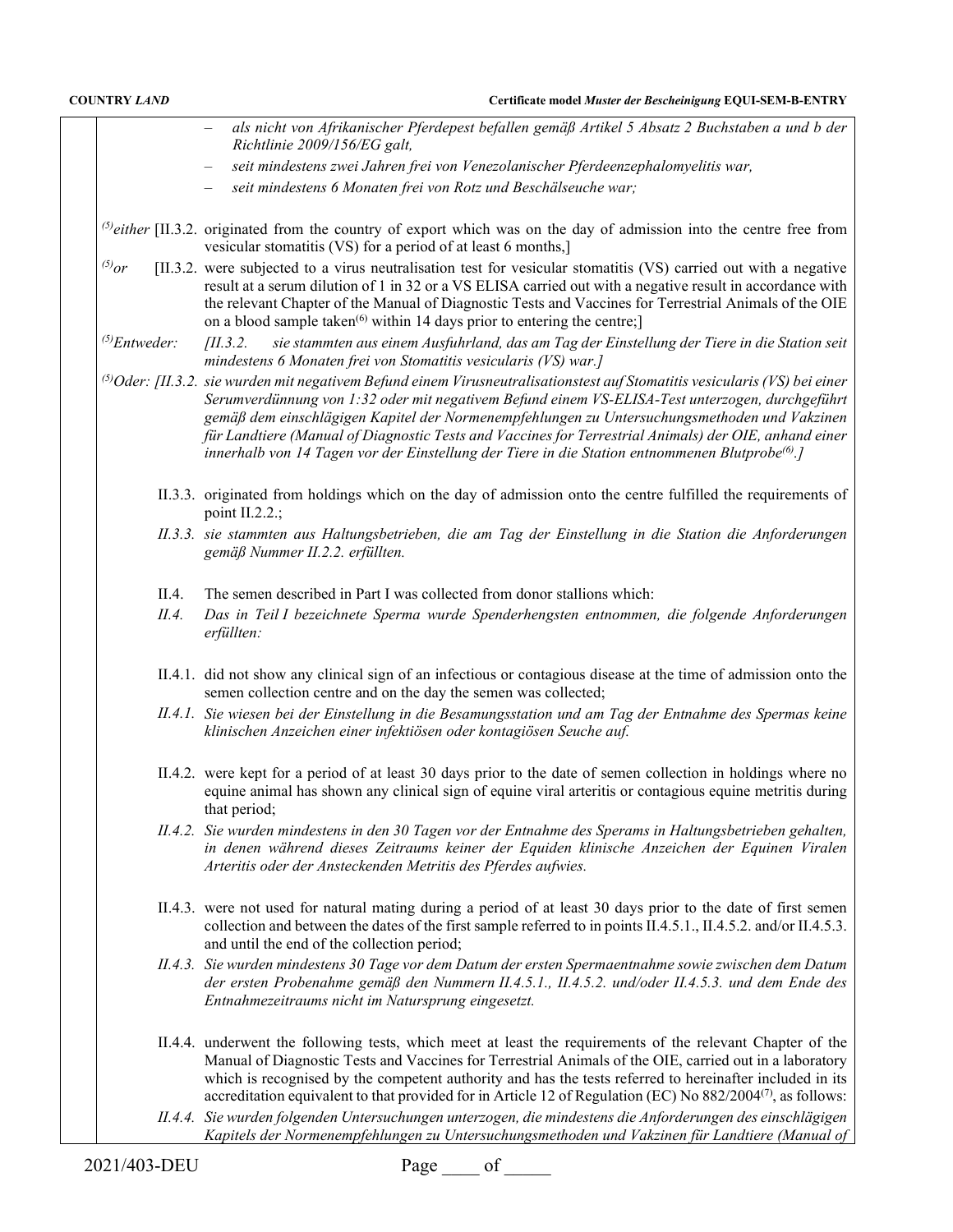*Diagnostic Tests and Vaccines for Terrestrial Animals) der OIE erfüllen, durchgeführt in einem von der zuständigen Behörde anerkannten Labor, dessen Akkreditierung, die gleichwertig mit der in Artikel 12 der Verordnung (EG) Nr. 882/2004(7) vorgesehenen ist, die genannten Untersuchungen umfasst:*

- *(8)*[II.4.4.1. for equine infectious anaemia (EIA), an agar-gel immuno-diffusion test (AGID or Coggins test) or an enzyme-linked immunosorbent assay (ELISA) for equine infectious anaemia with a negative result;]
- *(8)[II.4.4.1. im Hinblick auf Ansteckende Blutarmut der Einhufer (EIA) einem Agargel-Immundiffusionstest (AGID- oder Coggins-Test) oder einem enzymgebundenen Immunoassay (ELISA) mit negativem Befund;]*

II.4.4.2. for equine viral arteritis (EVA),

 $\beta$ either [II.4.4.2.1. a serum neutralisation test with a negative result at a serum dilution of one in four;

*(5)and/or*[II.4.4.2.2. a virus isolation test, polymerase chain reaction (PCR) or real-time PCR with a negative result on an aliquot of the entire semen of the donor stallion;]

*II.4.4.2. im Hinblick auf Equine Virale Arteritis (EVA)*

- *(5)Entweder: [II.4.4.2.1. einem Serumneutralisationstest mit negativem Befund bei einer Serumverdünnung von 1:4;]*
- *(5)Und/Oder: [II.4.4.2.2. einem Virusisolierungstest, einer Polymerasekettenreaktion (PCR) oder einer Echtzeit-PCR anhand eines aliquoten Teils des Gesamtspermas des Spenderhengstes, mit negativem Befund;]*
- II.4.4.3. for contagious equine metritis (CEM), an agent identification test carried out on three specimens (swabs) taken from the donor stallion on two occasions with an interval of not less than 7 days at least from the penile sheath (prepuce), the urethra and the fossa glandis;

The samples were in no case taken earlier than 7 days (systemic treatment) or 21 days (local treatment) after antimicrobial treatment of the donor stallion and were placed in transport medium with activated charcoal, such as Amies medium, before dispatch to the laboratory where they were subjected with a negative result to a test for:

- *(5)either* [II.4.4.3.1. the isolation of *Taylorella equigenitalis* after cultivation under microaerophilic conditions for a period of at least 7 days, set up within 24 hours after taking the specimens from the donor animal, or 48 hours where the specimens are kept cool during transport;]
- *(5)and/or*[II.4.4.3.2. the detection of genome of *Taylorella equigenitalis* by PCR or real-time PCR, carried out within 48 hours after taking the specimens from the donor animal;]
- *II.4.4.3. im Hinblick auf Ansteckende Metritis des Pferdes (CEM) einem Erreger-Identifizierungstest, durchgeführt in zwei Testserien an drei im Abstand von mindestens 7 Tagen entnommenen Proben (Abstrichen), die mindestens am Penisschaft (Vorhaut), der Harnröhre oder der Fossa glandis entnommen wurden.*

*Die Proben wurden in keinem Fall früher als 7 Tage (systemische Behandlung) oder 21 Tage (lokale Behandlung) nach einer antimikrobiellen Behandlung des Spenderhengstes entnommen und wurden in einem Transportmedium mit Aktivkohle, beispielsweise Amies-Medium, an das Labor geliefert, in dem sie mit Negativbefund einem der folgenden Tests unterzogen wurden:*

- *(5)Entweder: [II.4.4.3.1. Isolierung des unter mikroaerophilen Bedingungen kultivierten Taylorellaequigenitalis-Erregers für mindestens 7 Tage; die Kultur wurde innerhalb von 24 Stunden nach Entnahme der Proben vom Spendertier oder bei kühl transportierten Proben innerhalb von 48 Stunden angelegt.]*
- *(5)Und/Oder: [II.4.4.3.2. Nachweis eines Genoms von Taylorella equigenitalis durch PCR oder Echtzeit-PCR, die innerhalb von 48 Stunden nach Entnahme der Probe vom Spendertier erfolgen muss.]*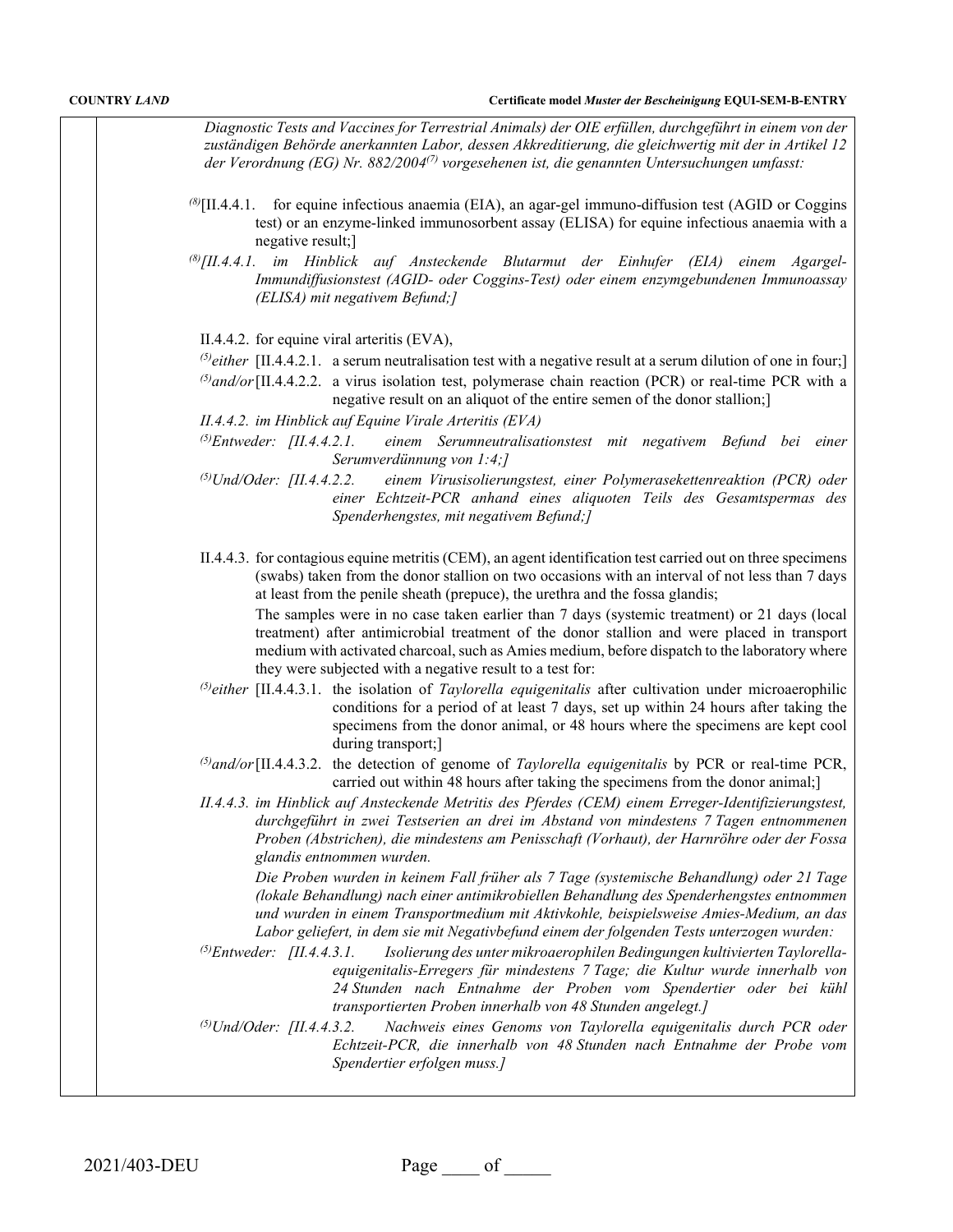| <b>COUNTRY LAND</b> | Certificate model Muster der Bescheinigung EQUI-SEM-B-ENTRY                                                                                                                                                                                                                                                                                                                                                                                                                                                                                                                                                                                                                                                                                                                                                                                                                                                                                                                                            |
|---------------------|--------------------------------------------------------------------------------------------------------------------------------------------------------------------------------------------------------------------------------------------------------------------------------------------------------------------------------------------------------------------------------------------------------------------------------------------------------------------------------------------------------------------------------------------------------------------------------------------------------------------------------------------------------------------------------------------------------------------------------------------------------------------------------------------------------------------------------------------------------------------------------------------------------------------------------------------------------------------------------------------------------|
|                     | II.4.5. were subjected with the results specified in point II.4.4. in each case to at least one of the test<br>programmes detailed respectively in points $1.6(a)$ , (b) and (c) of Chapter II of Annex D to Directive<br>92/65/EEC as follows:                                                                                                                                                                                                                                                                                                                                                                                                                                                                                                                                                                                                                                                                                                                                                        |
|                     | II.4.5. Sie wurden jeweils mit den in Nummer II.4.4. genannten Ergebnissen mindestens einer der Testreihen<br>gemäß Anhang D Kapitel II Nummer 1.6 Buchstaben a, b und c der Richtlinie 92/65/EWG unterzogen,<br>und zwar wie folgt:                                                                                                                                                                                                                                                                                                                                                                                                                                                                                                                                                                                                                                                                                                                                                                   |
|                     | $\frac{(9)}{(11.4.5.1)}$ . The donor stallion was continuously resident on the semen collection centre for a period of at<br>least 30 days prior to the date of the first collection and during the period of collection of the<br>semen described in Part I, and no equidae on the semen collection centre came during that<br>time into direct contact with equidae of lower health status than the donor stallion.<br>The tests described in point II.4.4. were carried out on samples taken <sup>(6)</sup> from the donor stallion<br>at least once a year at the beginning of the breeding season or prior to the first collection of<br>semen intended for imports into the Union of fresh, chilled or frozen semen and not less than<br>14 days following the date of the commencement of the residence period of at least 30 days<br>prior to the first semen collection.]                                                                                                                     |
|                     | $\frac{\textcircled{}}{\textcircled{}}$ [II.4.5.1. Der Spenderhengst wurde mindestens in den 30 Tagen vor dem Datum der Erstentnahme und<br>während des Zeitraums der Entnahme des in Teil I bezeichneten Spermas ununterbrochen in<br>der Besamungsstation gehalten, und in dieser Zeit kam keiner der in der Station eingestellten<br>Equiden direkt mit Equiden in Kontakt, die einen niedrigeren Gesundheitsstatus als der<br>Spenderhengst hatten.                                                                                                                                                                                                                                                                                                                                                                                                                                                                                                                                                |
|                     | Die in Nummer II.4.4. genannten Tests wurden anhand von Proben durchgeführt, die dem<br>Spenderhengst mindestens einmal jährlich zu Beginn der Zuchtsaison oder vor der ersten<br>Entnahme von Sperma für die Einfuhr in die Union von frischem, gekühltem oder gefrorenem<br>Sperma und frühestens 14 Tage nach Beginn des Haltungszeitraums von mindestens 30 Tagen<br>vor der ersten Spermaentnahme entnommen <sup>(6)</sup> wurden.]                                                                                                                                                                                                                                                                                                                                                                                                                                                                                                                                                               |
|                     | $\frac{\text{(9)}}{\text{(II.4.5.2}}$ . The donor stallion was resident on the semen collection centre for a period of at least 30 days<br>prior to the date of the first collection and during the period of collection of the semen<br>described in Part I, but left the semen collection centre under the responsibility of the centre<br>veterinarian for a continuous period of less than 14 days, and/or other equidae on the semen<br>collection centre came into direct contact with equidae of a lower health status.<br>The tests described in point II.4.4. were carried out on samples taken <sup>(6)</sup> from the donor stallion<br>at least once a year at the beginning of the breeding season or prior to the date of the first<br>collection of semen intended for imports into the Union of fresh, chilled or frozen semen and<br>not less than 14 days following the date of the commencement of the residence period of at<br>least 30 days prior to the first semen collection, |
|                     | during the period of collection of the semen intended for imports into the Union of fresh,<br>and<br>chilled or frozen semen the donor stallion was subjected to the tests described in point II.4.4.,<br>as follows:                                                                                                                                                                                                                                                                                                                                                                                                                                                                                                                                                                                                                                                                                                                                                                                  |
|                     | $\frac{\text{\degree O}}{\text{\degree II}}$ .4.5.2. Der Spenderhengst wurde mindestens in den 30 Tagen vor dem Datum der Erstentnahme und<br>während des Zeitraums der Entnahme des in Teil I bezeichneten Spermas in der<br>Besamungsstation gehalten, hat jedoch die Station unter der Verantwortung des<br>Stationstierarztes für eine ununterbrochene Dauer von weniger als 14 Tagen verlassen<br>und/oder in der Station eingestellte andere Equiden kamen direkt mit Equiden mit einem<br>niedrigeren Gesundheitsstatus in Kontakt.<br>Die in Nummer II.4.4. genannten Tests wurden anhand von Proben durchgeführt, die dem<br>Spenderhengst mindestens einmal jährlich zu Beginn der Zuchtsaison oder vor der ersten<br>Entnahme von Sperma für die Einfuhr in die Union von frischem, gekühltem oder gefrorenem<br>Sperma und frühestens 14 Tage nach Beginn des Haltungszeitraums von mindestens 30 Tagen                                                                                    |
|                     | vor der ersten Spermaentnahme entnommen wurden <sup>(6)</sup> ,<br>Und: während des Zeitraums der Entnahme von Sperma für die Einfuhr in die Union von frischem,<br>gekühltem oder gefrorenem Sperma wurde der Spenderhengst den unter Nummer II.4.4.<br>beschriebenen Tests wie folgt unterzogen:                                                                                                                                                                                                                                                                                                                                                                                                                                                                                                                                                                                                                                                                                                     |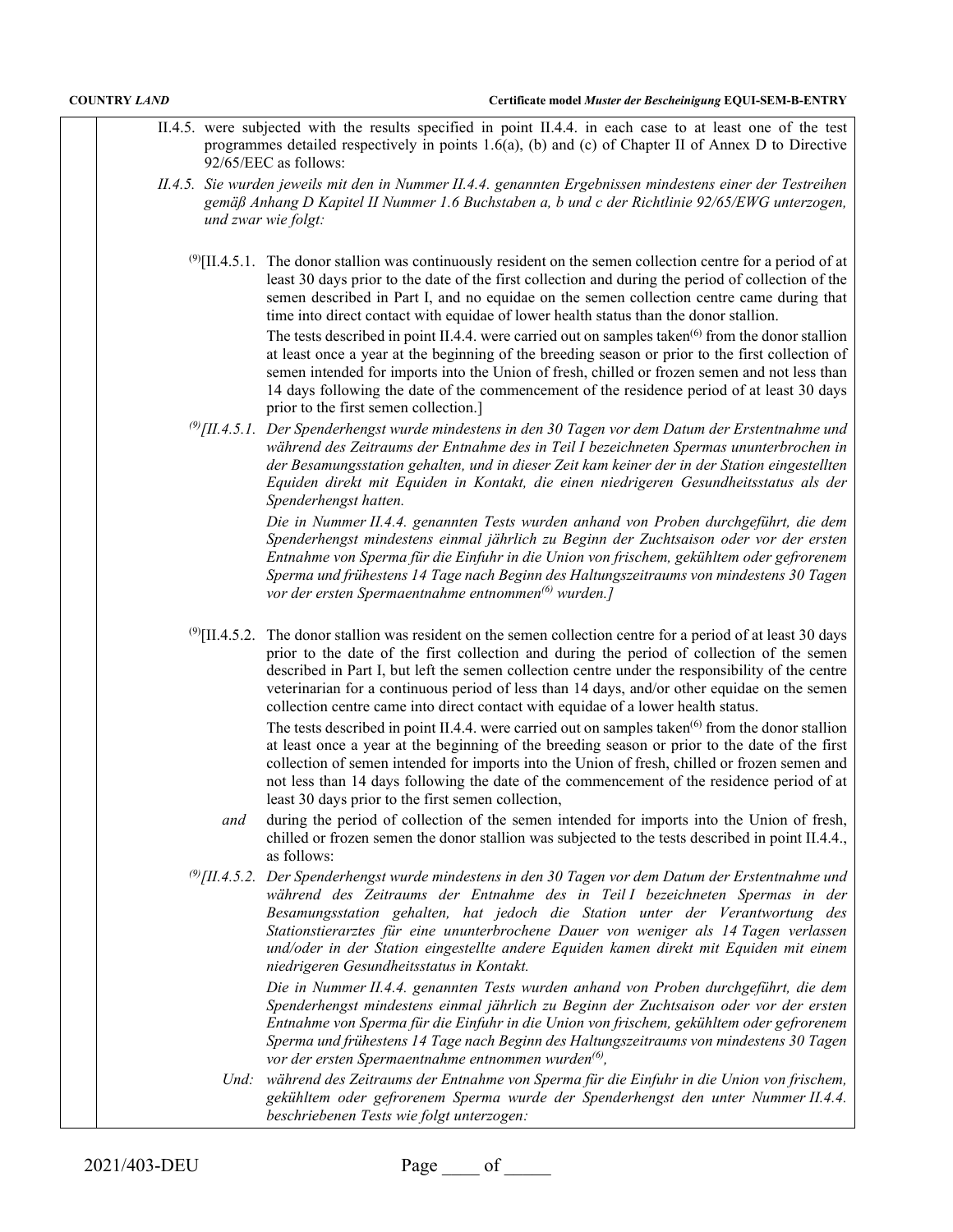| for equine infectious anaemia, one of the tests described in point II.4.4.1. was last                            |
|------------------------------------------------------------------------------------------------------------------|
| carried out on a sample of blood taken <sup><math>(6)</math></sup> not more than 90 days prior to the collection |
| of the semen described in Part I:                                                                                |

(b) for equine viral arteritis, one of the tests described

- $^{(5)}$ either [in point II.4.4.2. was last carried out on a sample taken<sup>(6)</sup> not more than 30 days prior to the date of the collection of the semen described In Part I;]
- $^{(5)}$ or [in point II.4.4.2.2 was carried out on an aliquot of the entire semen of the donor stallion taken<sup>(6)</sup> not more than 6 months prior to the date of the collection of the semen described in Part I and a blood sample taken $^{(6)}$  from the donor stallion during the 6 months period reacted with a positive result in a serum neutralisation test for equine viral arteritis at a serum dilution of more than one in four;]
	- (c) for contagious equine metritis, the test described in point II.4.4.3. was last carried out on three specimens (swabs) taken<sup> $(6)$ </sup> not more than 60 days prior to the date of the collection of semen described in Part I

*(5)either* [on two occasions;]

 $^{(5)}$ or [on a single occasion and subjected to a PCR or real-time PCR.]]

*a) im Hinblick auf Ansteckende Blutarmut der Einhufer wurde einer der Tests gemäß Nummer II.4.4.1 zuletzt anhand einer frühestens 90 Tage vor der Entnahme des in Teil I beschriebenen Samens entnommenen Blutprobe durchgeführt(6);*

*b) im Hinblick auf Equine Virale Arteritis wurde einer der Tests, die*

- *(5)Entweder: [unter Nummer II.4.4.2. beschrieben werden, zuletzt an frühestens 30 Tage vor der Entnahme des in Teil I bezeichneten Spermas entnommenen Proben durchgeführt(6);]*
- *(5)Oder: [unter Nummer II.4.4.2.2. beschrieben werden, anhand eines aliquoten Teils des gesamten, dem Spenderhengst entnommenen Spermas durchgeführt, gewonnen(6) höchstens 6 Monate vor der Entnahme des in Teil I bezeichneten Spermas, und eine dem Spenderhengst während eines Zeitraums von 6 Monaten entnommene(6) Blutprobe ergab bei einem Serumneutralisationstest auf Equine Virale Arteritis bei einer Serumverdünnung von mehr als 1:4 einen positiven Befund;]*
	- *c) im Hinblick auf Ansteckende Metritis des Pferdes wurde der Test gemäß Nummer II.4.4.3. zuletzt an drei Proben (Abstrichen) durchgeführt, die frühestens 60 Tage vor der Entnahme des in Teil I bezeichneten Spermas entnommen wurden(6), und zwar*
- *(5)Entweder: [in zwei Testreihen;]*

*(5)Oder: [in einer einzigen Testreihe mithilfe einer PCR oder einer Echtzeit-PCR.]]*

 $^{(9)}$ [II.4.5.3. The donor stallion does not meet the conditions set out in points 1.6(a) and (b) of Chapter II of Annex D to Directive 92/65/EEC and the semen is collected for imports into the Union of frozen semen.

> The tests described in points II.4.4.1, II.4.4.2 and II.4.4.3 were carried out on samples taken<sup>(6)</sup> from the donor stallion at least once a year at the beginning of the breeding season,

*and* the tests described in points II.4.4.1 and II.4.4.3. were carried out on samples taken<sup>(6)</sup> from the donor stallion during the storage period of the semen of a minimum period of 30 days from the date of the collection of the semen and before the semen is removed from the semen collection centre, not less than 14 days and not more than 90 days after the collection of the semen described in Part I,

*and (5)either* [the tests for equine viral arteritis described in point II.4.4.2. were carried out on samples taken $^{(6)}$  during the storage period of the semen of a minimum period of 30 days from the date of the collection of the semen and before the semen is removed from the semen collection centre or used, not less than 14 days and not more than 90 days after the date of the collection of the semen described in Part I.]

> $^{(5)}$ or [the non-shedder state of a donor stallion seropositive for equine viral arteritis was confirmed by virus isolation test, PCR or real-time PCR carried out with a negative result on samples of an aliquot of the entire semen of the donor stallion taken $^{(6)}$  twice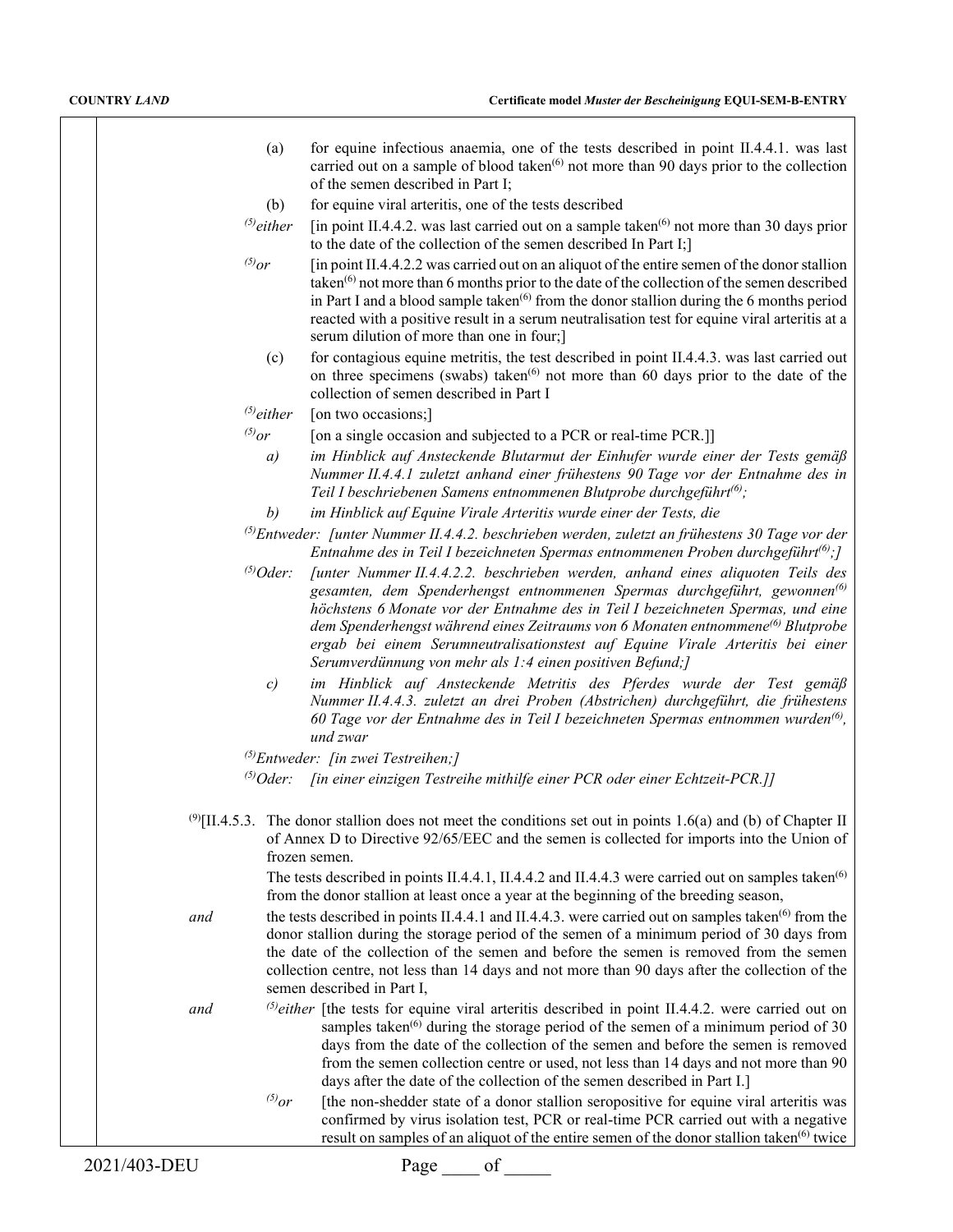a year at an interval of at least four months and the donor stallion has reacted with a positive result at a serum dilution of at least one in four in a serum neutralisation test for equine viral arteritis.]

*(9)[II.4.5.3. Der Spenderhengst erfüllt nicht die Bedingungen gemäß Anhang D Kapitel II Nummer 1.6 Buchstaben a und b der Richtlinie 92/65/EWG und das Sperma wird für die Einfuhr von gefrorenem Sperma in die Union gewonnen.*

> *Die unter den Nummern II.4.4.1., II.4.4.2. und II.4.4.3. beschriebenen Tests wurden anhand von Proben durchgeführt, die dem Spenderhengst mindestens einmal jährlich zu Beginn der Reproduktionssaison entnommen wurden(6),*

- *Und: die unter den Nummern II.4.4.1. und II.4.4.3. beschriebenen Tests wurden an Proben durchgeführt, die dem Spenderhengst während der Lagerzeit des Spermas von mindestens 30 Tagen ab der Spermaentnahme und vor der Beförderung des Spermas aus der Besamungsstation entnommen wurden(6), und zwar frühestens 14 Tage und höchstens 90 Tage nach Gewinnung des in Teil I bezeichneten Spermasl*
- *Und: (5)Entweder: [die unter Nummer II.4.4.2. beschriebenen Tests auf Equine Virale Arteritis wurden anhand von Proben durchgeführt, die während der Lagerzeit des Spermas von mindestens 30 Tagen ab der Spermaentnahme und vor der Beförderung des Spermas aus der Besamungsstation oder vor der Verwendung entnommen wurden(6), und zwar frühestens 14 Tage und höchstens 90 Tage nach Gewinnung des in Teil I bezeichneten Spermas;]*
	- *(5)Oder: [der Status als Nichtausscheider eines seropositiv auf Equine Virale Arteritis getesteten Spenderhengstes wurde bestätigt durch eine mit negativem Befund durchgeführte Untersuchung mittels Virusisolierung, PCR oder Echtzeit-PCR anhand von Proben eines aliquoten Teils des Gesamtspermas des Spenderhengstes, die zweimal jährlich im Abstand von mindestens vier Monaten entnommen wurden (6), und ein Serumneutralisationstest auf Equine Virale Arteritis mit einer Serumverdünnung von mindestens 4:1 ergab einen positiven Befund bei dem Spenderhengst.]*
- II.4.6. underwent the testing provided for in points II.3.2.<sup>(5)</sup> and II.4.5. on samples taken on the following dates:
- *II.4.6. Sie wurden den Tests gemäß den Nummern II.3.2.(5) und II.4.5. anhand von Proben unterzogen, die an folgenden Tagen entnommen wurden:*

|                                      |                |                                       | Start date <sup>(6)</sup> Anfangsdatum <sup>(6)</sup>           |                                 | Date of sampling for health tests <sup>(6)</sup> Datum der Probenahme für<br>Gesundheitstests <sup>(6)</sup> |                                |                                          |                                          |  |  |  |
|--------------------------------------|----------------|---------------------------------------|-----------------------------------------------------------------|---------------------------------|--------------------------------------------------------------------------------------------------------------|--------------------------------|------------------------------------------|------------------------------------------|--|--|--|
| des Samens<br>semen                  | Testreihe      | Donor<br>residence                    |                                                                 | $VS^{(5)}$                      | <b>EIA</b><br>II.4.4.1.<br>EIA<br><b>Blood</b><br>II.4.4.1<br>sample<br>Blutprobe                            |                                | EVA II.<br>$4.4.2$ . $EVA$ II.<br>4.4.2. | <b>CEM</b><br>II.4.4.3. CEM<br>II.4.4.3. |  |  |  |
| Identification of<br>Identifizierung | Test programme | Haltungsort<br>des<br><b>Spenders</b> | Semen collection<br>Spermaentnahme                              | II.3.2<br>$VS^{(5)}$<br>II.3.2. |                                                                                                              | Semen<br>sample<br>Spermaprobe | sample<br>1. Probe                       | 2.<br>sample<br>2. Probe                 |  |  |  |
|                                      |                |                                       |                                                                 |                                 |                                                                                                              |                                |                                          |                                          |  |  |  |
|                                      |                |                                       |                                                                 |                                 |                                                                                                              |                                |                                          |                                          |  |  |  |
|                                      |                |                                       |                                                                 |                                 |                                                                                                              |                                |                                          |                                          |  |  |  |
|                                      |                |                                       |                                                                 |                                 |                                                                                                              |                                |                                          |                                          |  |  |  |
|                                      |                |                                       | $^{(5)}$ either [II.5. No antibiotics were added to the semen;] |                                 |                                                                                                              |                                |                                          |                                          |  |  |  |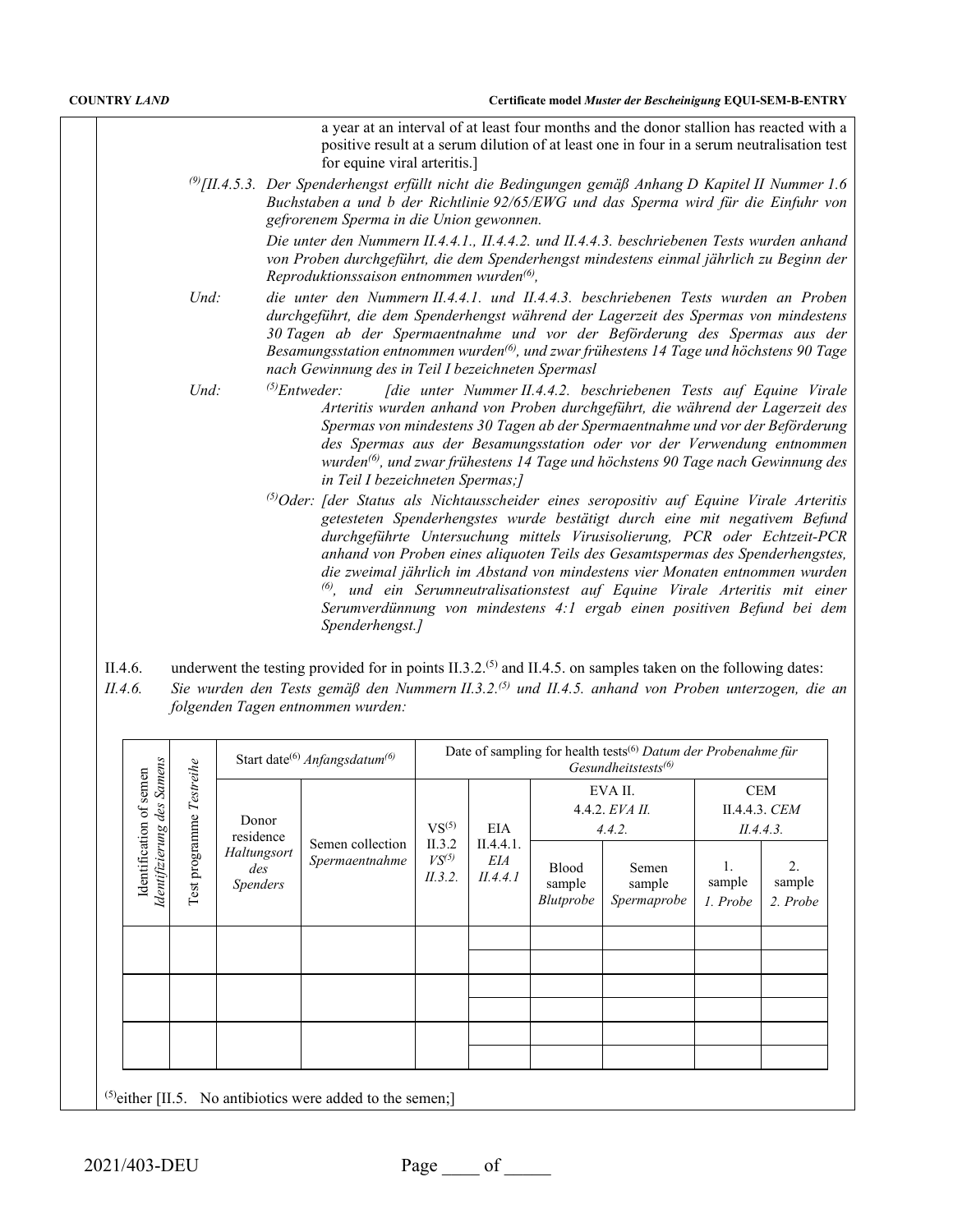$<sup>(5)</sup>$ or [II.5. The following antibiotic or combination of antibiotics was added to produce a concentration in the final</sup> diluted semen of not less than $(10)$ : ………………………………………………………………..................................... ……………………………………………………….…………………………….. ;] *(5)Entweder: [II.5. Dem Sperma wurden keine Antibiotika zugesetzt.] (5)Oder:[II.5. Folgendes Antibiotikum oder die folgende Kombination von Antibiotika wurde zugesetzt, sodass eine Konzentration im endgültigen verdünnten Sperma erreicht wurde von mindestens(10): ………………………………………………………………..................................... ……………………………………………………….…………………………….. ;]* II.6. The semen described in Part I was: II.6.1. collected, processed, stored and transported under conditions which comply with the requirements of Chapters II(I)(1) and III(I) of Annex D to Directive 92/65/EEC;

- II.6.2. sent to the place of loading in a sealed container in accordance with point 1.4 of Chapter III(I) of Annex D to Directive 92/65/EEC and bearing the number indicated in Box I.19.
- *II.6. Das in Teil I bezeichnete Sperma*
- *II.6.1. wurde gemäß Anhang D Kapitel II Abschnitt I Nummer 1 und Anhang D Kapitel III Abschnitt I der Richtlinie 92/65/EWG entnommen, aufbereitet, gelagert und befördert;*
- *II.6.2. wurde in einem verplombten Container gemäß Anhang D Kapitel III Abschnitt I Nummer 1.4 der Richtlinie 92/65/EWG, versehen mit der Nummer gemäß Feld I.19., an den Verladeort verschickt.*

### **Notes**

This certificate is intended for entry into the Union of semen of equine animals, including when the Union is not the final destination of the semen.

In accordance with the Agreement on the withdrawal of the United Kingdom of Great Britain and Northern Ireland from the European Union and the European Atomic Energy Community, and in particular Article 5(4) of the Protocol on Ireland / Northern Ireland in conjunction with Annex 2 to that Protocol, references to European Union in this certificate include the United Kingdom in respect of Northern Ireland.

This animal health certificate shall be completed according to the notes for the completion of certificates provided for in Chapter 4 of Annex I to Commission Implementing Regulation (EU) 2020/2235.

# *Erläuterungen*

*Diese Bescheinigung gilt für den Eingang in die Union von Sperma von Equiden, auch wenn die Union nicht der endgültige Bestimmungsort des Spermas ist.*

*Im Einklang mit dem Abkommen über den Austritt des Vereinigten Königreichs Großbritannien und Nordirland aus der Europäischen Union und der Europäischen Atomgemeinschaft und insbesondere nach Artikel 5 Absatz 4 des Protokolls zu Irland/Nordirland in Verbindung mit Anhang 2 dieses Protokolls gelten in dieser Bescheinigung Bezugnahmen auf die Europäische Union auch für das Vereinigte Königreich in Bezug auf Nordirland.*

*Diese Veterinärbescheinigung ist gemäß den Hinweisen zum Ausfüllen von Bescheinigungen in Anhang I Kapitel 4 der Durchführungsverordnung (EU) 2020/2235 der Kommission auszufüllen.*

# **Part I:**

- Box I.11: The place of dispatch shall correspond to the semen collection centre of the semen origin.
- Box I.19: The identification of container and Seal number shall be indicated.
- Box I.24: Total number of packages shall correspond to the number of containers.
- Box I.27: "*Identification number"*: The donor identity shall correspond to the official identification of the animal. "*Date of collection/production":* The date of collection shall be indicated in the following format: dd/mm/yyyy.
- *Teil I:*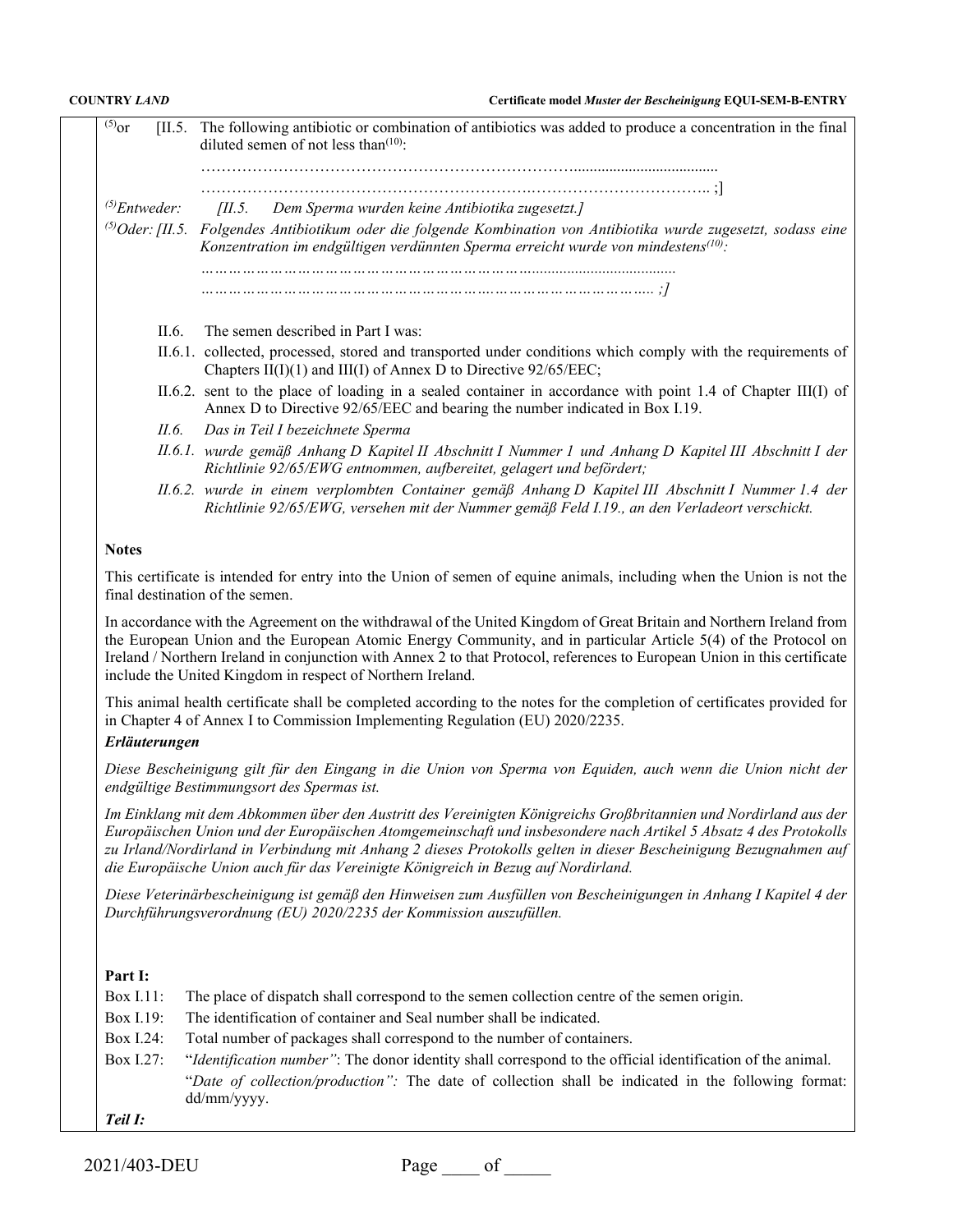| <b>COUNTRY LAND</b> | Certificate model Muster der Bescheinigung EQUI-SEM-B-ENTRY                                                                                                                                                                                                                             |
|---------------------|-----------------------------------------------------------------------------------------------------------------------------------------------------------------------------------------------------------------------------------------------------------------------------------------|
| $Field$ $I.11$ .:   | "Versandort" bezeichnet die Besamungsstation, aus der das Sperma stammt.                                                                                                                                                                                                                |
| Field I.19.         | Container- und Plombennummer angeben.                                                                                                                                                                                                                                                   |
|                     | Feld I.24.: Die Anzahl der Packstücke entspricht der Anzahl der Container.                                                                                                                                                                                                              |
| Field~I.27.:        | "Identifikationsnummer": Die Angaben zum Spender bezeichnen die amtliche Identifizierung des Tieres.                                                                                                                                                                                    |
|                     | "Datum der Gewinnung/Erzeugung": Das Datum der Entnahme ist in folgendem Format anzugeben:<br><i>TT.MM.JJJJ.</i>                                                                                                                                                                        |
| Part II:            |                                                                                                                                                                                                                                                                                         |
|                     | Guidance for the completion of the table in point II.4.6.                                                                                                                                                                                                                               |
| Abbreviations:      |                                                                                                                                                                                                                                                                                         |
| VS                  | Vesicular stomatitis (VS) testing if required in accordance with point II.3.2                                                                                                                                                                                                           |
| $EIA-1$             | Equine infectious anaemia (EIA) testing first occasion                                                                                                                                                                                                                                  |
| $EIA-2$             | EIA testing second occasion                                                                                                                                                                                                                                                             |
| EVA-B1              | Equine viral arteritis (EVA) testing on blood sample first occasion                                                                                                                                                                                                                     |
| EVA-B <sub>2</sub>  | EVA testing on blood sample second occasion                                                                                                                                                                                                                                             |
| EVA-S1              | EVA testing on semen sample first occasion                                                                                                                                                                                                                                              |
| $EVA-S2$            | EVA testing on semen sample second occasion                                                                                                                                                                                                                                             |
| $CEM-11$            | Contagious equine metritis (CEM) testing first occasion first sample                                                                                                                                                                                                                    |
| $CEM-12$            | CEM testing first occasion second sample taken 7 days after CEM-11                                                                                                                                                                                                                      |
| $CEM-21$            | CEM testing second occasion first sample                                                                                                                                                                                                                                                |
| $CEM-22$            | CEM testing second occasion second sample taken 7 days after CEM-21                                                                                                                                                                                                                     |
| Instructions:       |                                                                                                                                                                                                                                                                                         |
| required.           | For each semen identified in column A in correspondence with Box I.27, the test programme (points II.4.5.1.,<br>II.4.5.2. and/or II.4.5.3.) shall be specified in column B, and columns C and D shall be completed with the dates<br>a a storate and the storage and one of the storage |

The dates when samples were taken for laboratory testing prior to the first collection of the semen described in Part I as required in points II.4.5.1., II.4.5.2. and II.4.5.3., shall be entered in the upper line of columns 5 to 9 of the table, this being the boxes marked with EIA-1, EVA-B1 or EVA-S1 and CEM-11 and CEM-12 in the example below.

The dates when samples were taken for repeat laboratory testing as required in accordance with point II.4.5.2. or II.4.5.3. shall be entered in the lower line of columns 5 to 9 in table, this being the boxes EIA-2, EVA-B2 or EVA-S2 and CEM-21 and CEM-22 in the example below.

| Identification<br>of semen |                       |           | Start date | Date of sampling for health tests |           |                         |                 |                         |               |  |  |
|----------------------------|-----------------------|-----------|------------|-----------------------------------|-----------|-------------------------|-----------------|-------------------------|---------------|--|--|
|                            | programme<br>est<br>⊢ | Donor     | Semen      | VS                                | EIA       | <b>EVA</b><br>II.4.4.2. |                 | <b>CEM</b><br>II.4.4.3. |               |  |  |
|                            |                       | residence | collection | II.3.2.                           | II.4.4.1. | Blood<br>sample         | Semen<br>sample | 1.sample                | 2.sample      |  |  |
|                            |                       |           | D          | VS                                | EIA-1     | EVA-B1                  | EVA-S1          | $CEM-11$                | <b>CEM-12</b> |  |  |
| A                          |                       | C<br>B    |            |                                   | $EIA-2$   | $EVA-B2$                | EVA-S2          | $CEM-21$                | $CEM-22$      |  |  |

(1) Imports of equine semen are authorised from a third country listed in column 1 of Annex XII to Commission Implementing Regulation (EU) 2021/404 provided that the semen was collected in the part of the territory of the third country detailed in column 2 of that Annex from a donor stallion of the category of equine animals indicated in column 3 of that Annex.

(2) Only semen collection centres listed in accordance with Article 17(3)(b) of Directive 92/65/EEC on the Commission website: https://ec.europa.eu/food/animals/semen/equine\_en.

(3) Council Directive 92/65/EEC of 13 July 1992 laying down animal health requirements governing trade in and imports into the Community of animals, semen, ova and embryos not subject to animal health requirements laid down in specific Community rules referred to in Annex A (I) to Directive 90/425/EEC (OJ L 268, 14.9.1992, p. 54).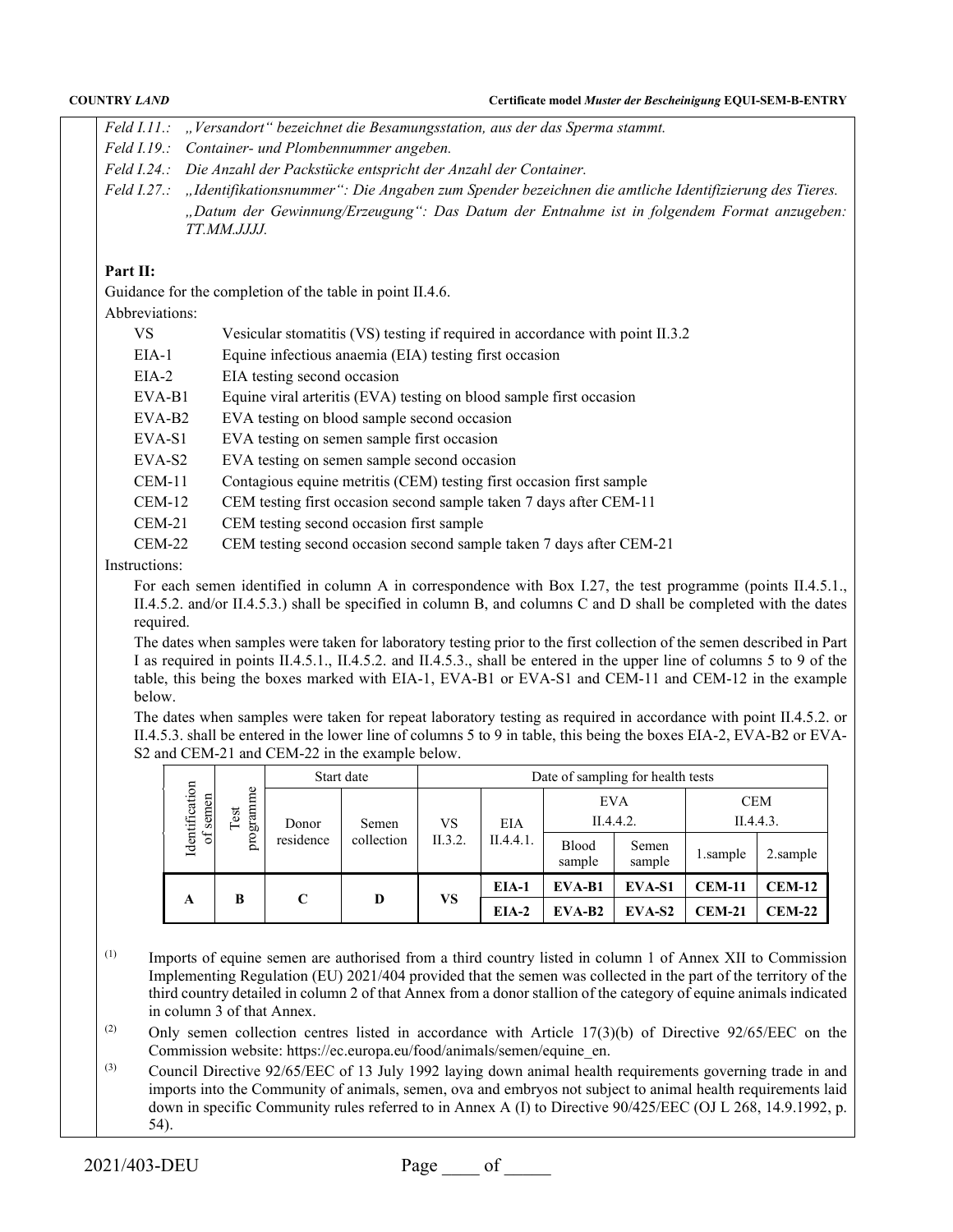- (4) Council Directive 2009/156/EC of 30 November 2009 on animal health conditions governing the movement and importation from third countries of equidae (OJ L 192, 23.7.2010, p. 1).
- (5) Delete as necessary.
- (6) Insert date in table in point II.4.6 (follow Guidance in Part II of the Notes).
- (7) Regulation (EC) No  $882/2004$  of the European Parliament and of the Council of 29 April 2004 on official controls performed to ensure the verification of compliance with feed and food law, animal health and animal welfare rules (OJ L 165, 30.4.2004, p. 1).
- (8) The agar gel immunodiffusion test (AGID or Coggins test) or the ELISA for equine infectious anaemia are not required for donor equine animals which have continuously resided in Iceland since birth, provided that Iceland has remained officially free of equine infectious anaemia and no equine animals and their semen, ova and embryos have been introduced into Iceland from outside prior to and during the period the semen was collected.
- (9) Cross out the programmes that do not apply to the consignment.
- (10) Insert names and concentrations.

# *Teil II:*

*Anleitung zum Ausfüllen der Tabelle unter Nummer II.4.6.*

*Abkürzungen:*

- *VS Gegebenenfalls Untersuchung auf Stomatitis vesicularis (VS) gemäß Nummer II.3.2.*
- *EIA-1 Untersuchung auf Ansteckende Blutarmut der Einhufer (EIA), erster Test*
- *EIA-2 EIA, zweiter Test*
- *EVA-B1 Untersuchung auf Equine Virale Arteritis (EVA) anhand einer Blutprobe, erster Test*
- *EVA-B2 Untersuchung auf EVA anhand einer Blutprobe, zweiter Test*
- *EVA-S1 Untersuchung auf EVA anhand einer Spermaprobe, erster Test*
- *EVA-S2 Untersuchung auf EVA anhand einer Spermaprobe, zweiter Test*
- *CEM-11 Untersuchung auf ansteckende Metritis des Pferdes (CEM), erster Test anhand der ersten Probe*
- *CEM-12 Untersuchung auf CEM, erster Test anhand der zweiten Probe, entnommen 7 Tage nach CEM-11*
- *CEM-21 Untersuchung auf CEM, zweiter Test anhand der ersten Probe*
- *CEM-22 Untersuchung auf CEM, zweiter Test anhand der zweiten Probe, entnommen 7 Tage nach CEM-21*

*Anleitung:*

*Für jede in Spalte A gemäß Feld I.27. eingetragene Spermamenge muss in Spalte B die Testreihe (Nummer II.4.5.1., II.4.5.2. und/oder II.4.5.3.) angegeben werden, und in den Spalten C und D ist jeweils das betreffende Datum einzutragen.*

*Das jeweilige Datum, an dem die Proben für die Laboruntersuchung vor der Erstentnahme des in Teil I bezeichneten Spermas gemäß den Nummern II.4.5.1., II.4.5.2. und II.4.5.3. entnommen wurden, ist in der oberen Zeile der Spalten 5 bis 9 der Tabelle einzutragen, d. h. den im nachstehenden Beispiel mit EIA-1, EVA-B1 oder EVA-S1 sowie CEM-11 und CEM-12 bezeichneten Feldern.*

*Das jeweilige Datum, an dem die Proben für eine erneute Laboruntersuchung gemäß Nummer II.4.5.2. oder II.4.5.3. entnommen wurden, ist in der unteren Zeile der Spalten 5 bis 9 der Tabelle einzutragen (d. h. in die Felder EIA-2, EVA-B2 oder EVA-S2 sowie CEM-21 und CEM-22 im nachstehenden Beispiel).*

| Identifizieru    | Testreihe |                    | Anfangsdatum   | Datum der Probenahme für Gesundheitstests |               |                  |            |                         |            |  |  |
|------------------|-----------|--------------------|----------------|-------------------------------------------|---------------|------------------|------------|-------------------------|------------|--|--|
|                  |           | Haltungsort<br>des | Spermaentnahme | $VS$ II.3.2                               | EIA II.4.4.1. | EVA<br>II.4.4.2. |            | <b>CEM</b><br>II.4.4.3. |            |  |  |
|                  |           | <i>Spenders</i>    |                |                                           |               | Blutprobe        | Samenprobe | 1. Probe                | 2. Probe   |  |  |
| $\boldsymbol{A}$ | B         |                    |                |                                           | EIA-1         | $EVA-B1$         | $EVA-SI$   | CEM-<br>11              | CEM-<br>12 |  |  |
|                  |           | $\epsilon$         | D              | VS                                        | $EIA-2$       | $EVA-B2$         | $EVA-S2$   | CEM-<br>21              | CEM-<br>22 |  |  |

*(1) Die Einfuhr von Equidensperma aus einem in Anhang XII Spalte 1 der Durchführungsverordnung (EU) 2021/404 der Kommission aufgeführten Drittland ist gestattet, sofern das Sperma in dem in Spalte 2 des genannten*